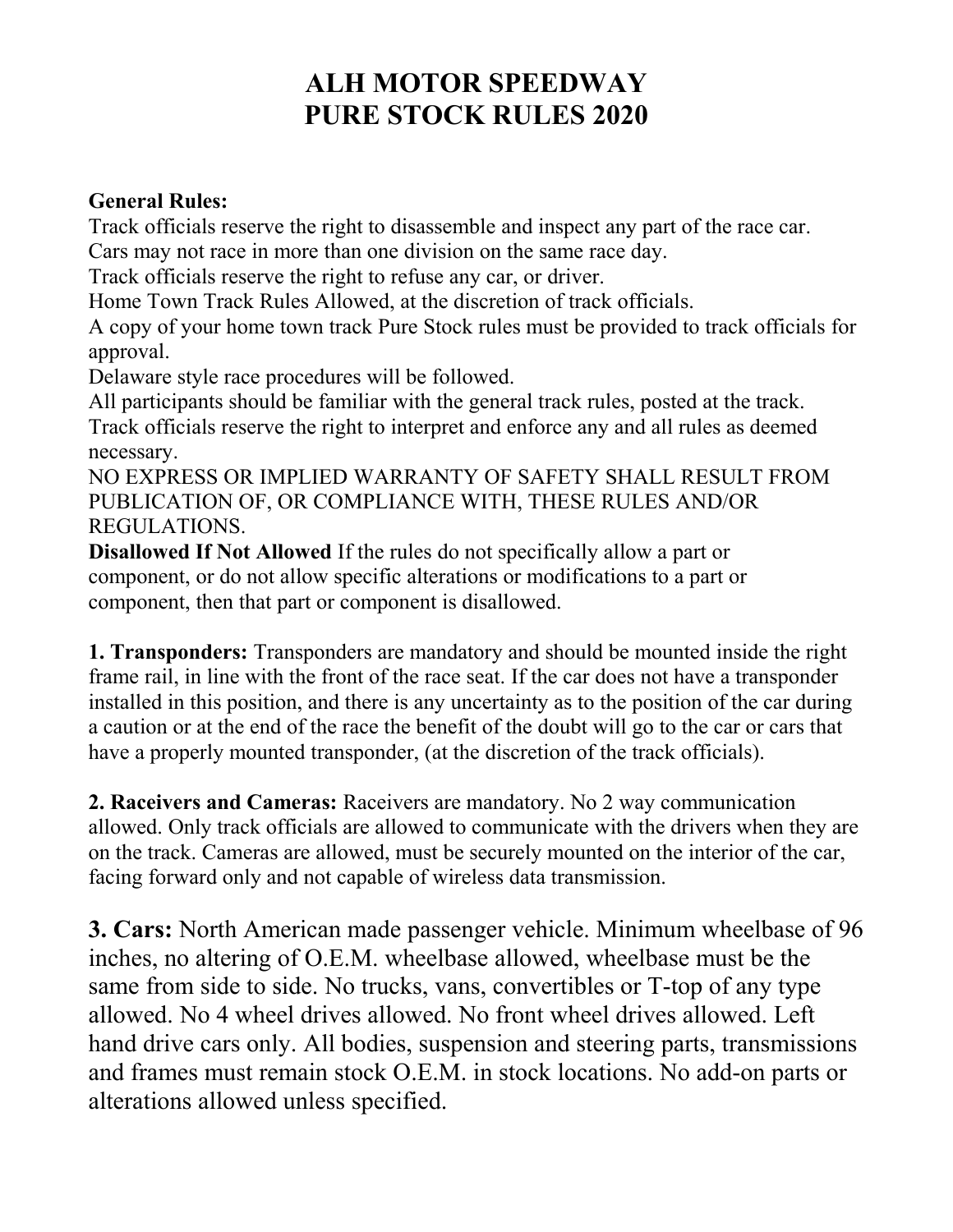# **4. Bodies:**

**4.1:** Any North American made stock style steel bodies are allowed. Body may be interchanged with frame and manufacturer. Bodies must be securely mounted. Bodies may be stretched or shortened. No shortening or lengthening of frame or wheelbase to fit body.

**4.2:** All doors must be bolted, welded or chained shut. All cars equipped with a sun roof must cover sun roof opening with a well secured steel plate or heavy gauge sheet metal.

**4.3:** All body parts must be steel, no aluminum or other materials allowed. All body parts may be replaced with sheet metal of the same thickness and must conform to original body contour.

**4.4:** Wheel wells may be cut out and rounded.

**4.5:** On full frame cars front firewall and floor pan must remain stock and in stock location for frame being used with all holes covered, floor pan must run from driver side to passenger side and can not be cut off any further forward than rear of driver's seat, rear firewall must be completely closed. Rear trunk floor on full frame cars may be removed.

**4.6:** On uni-body cars front and rear firewalls and floorboards must remain stock and must be in stock location with all holes covered. Floorboards must run from firewall to rear bumper. Trunk may be cut out for fuel cell but no excessive cutting allowed.

**4.7:** Must have stock roof and stock roof rake for body being used.

**4.8:** There may be a hole in the hood minimum of ten inches in diameter directly above the carb for carb fires. No hood scoop but a deflector in front of air cleaner is allowed. Hood and trunk lid must be held down by at least 2 pins each if factory hinges are used, and at least 4 pins if hinges are not used. Hood and trunk lid must be on the car at the start of the race.

**4.9:** Boxing in cockpit allowed. Must be flat and no higher than top of doors.

**4.10:** Nose piece is optional, if nose piece is used; nose must match body and must be moulded, stock appearing, or the original stock nose. Nose can not be lower than the stock body line of the car. If nose piece is not available for the body, you may leave nose off or put plastic straight up and down. No wedge noses allowed. Aftermarket rear tail piece is allowed.

**4.11:** No wedges, foils, rudders, wings or pieces may be added or built that are specifically designed to deflect, trap or form a wind break of any nature. No add on spoilers. No side skirts allowed. No additions allowed above or below the original body lines. No side window enclosures.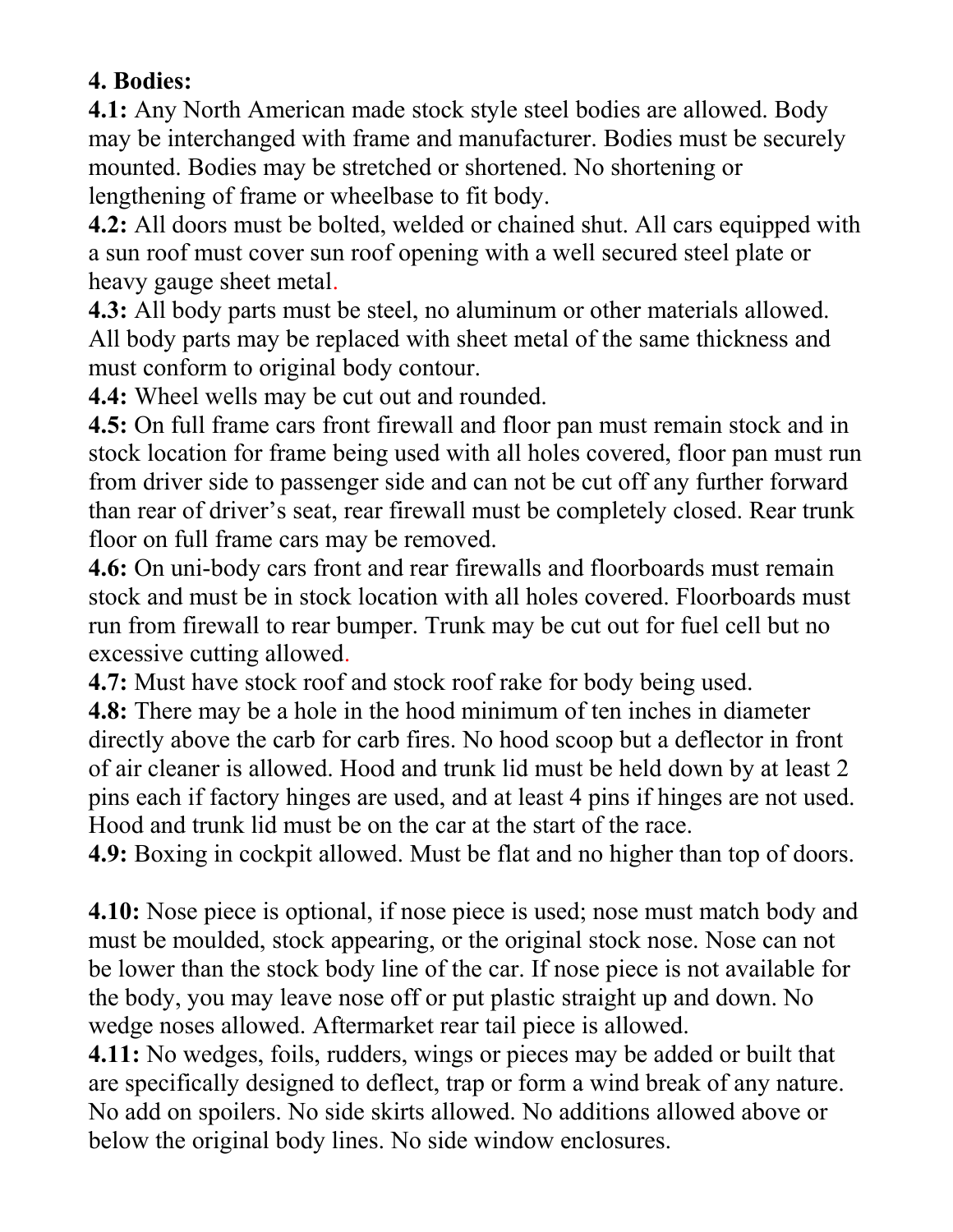**4.12:** Homemade metal sun visor is allowed, securely mounted in front of window bars and non-adjustable.

**4.13:** No lexan or plexy glass allowed anywhere on car.

**4.14:** All upholstery must be removed from the car.

**4.15:** All glass and trim and emblems and lights must be removed, no broken glass in doors. No loose items of any kind in cars.

**4.16:** No mirrors allowed.

**4.17:** Stock heater allowed in stock location.

**4.18:** Towing and lifting points must be provided on the front and rear of car.

**4.19:** Numbers must be contrasting colors and easily seen by lap counters.

Numbers must be placed on both sides and roof.

# **5. Chassis:**

**5.1:** Any North American made full-frame passenger car with a minimum wheelbase of 96 inches, no modifications to OEM wheelbase allowed. Full frame cars may replace rear frame rail from center of diff back with .125 square tubing in stock location. Any other frame repair must use .125 wall metal.

**5.2:** Any North American made uni-body passenger car with a minimum wheelbase of 96 inches allowed, no modifications to OEM wheelbase allowed. Front and rear frames must be tied together, using .125 steel, must be a neat job, if your frame does not pass tech inspection you will not be allowed to race.

**6. Crash Bars:** No front or rear crash bars. All bars must remain within the perimeter of the frame, except door bars. Maximum of two horizontal bars allowed in front of the radiator. No front or rear bars past the end of the frame except for bumper and bumper mounts. No excessive bars. Factory rad cradle may be removed. If any part of the fuel cell is below the frame rail there must be a fuel cell guard behind the fuel cell running from frame rail to frame rail. Uni-body cars must have protective tubing (similar to roll cage tubing) around fuel cell.

**7. Bumpers:** Front and rear stock bumper mounts may be replaced with a maximum 6 inch .125 wall square or rectangular tubing mounted at a right angle to the frame bolted or welded. Stock or fabricated bumpers of similar size and same location as O.E.M. allowed, fabricated bumpers to be made of the same round tubing as roll cage or similar material, with a maximum of 2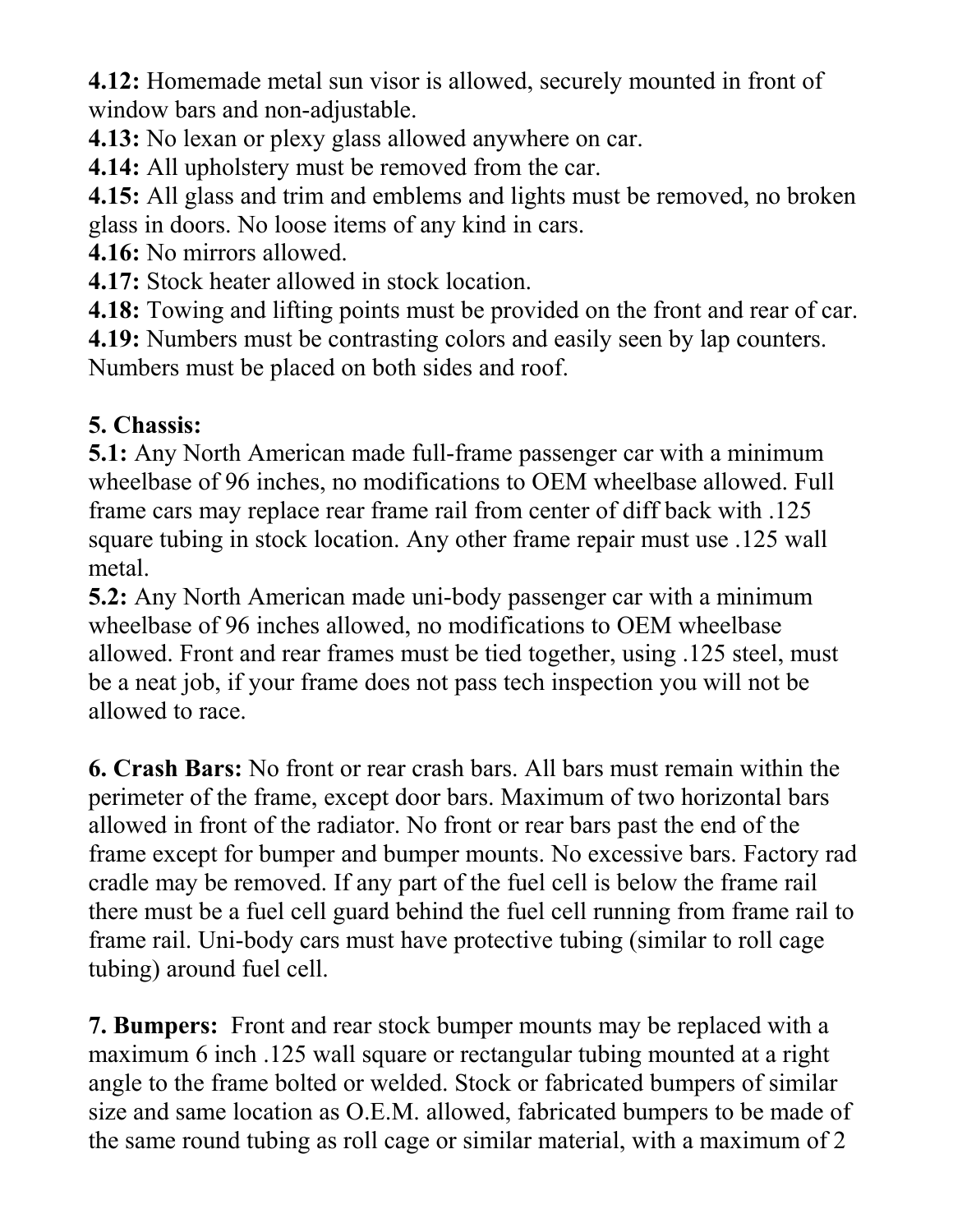horizontal bars. No sharp edges. Bumpers should not extend past the side of the car, and should not extend an excessive distance in front of or behind the frame. Ends of fabricated bumpers should be rounded or curved inward. Must have a front and rear bumper to race, if a bumper becomes detached during the race it must be securely reattached before you can continue racing.

**8. Weight Rule:** Minimum 3200 lbs. with driver after the race, no allowance for missing parts. Weights may be added anywhere on the frame rail or cross members, and must be securely mounted with a minimum ½ inch bolts. Weights must be painted white and have the car number on them. Top 3 heat finishers and top 5 feature finishers must scale immediately after the race is finished before leaving the track, if you do not scale or are too light you will be disqualified.

**9. Wheels and Tires:** maximum tire size 275-60 series radial tires only, no off-road, recaps or snow tires allowed, no aggressive treads. Used Hoosier racing tires allowed, no other brand of racing tire allowed. DOT all season passenger car tires allowed. No softening, chemical treating of tires is not allowed. No tire needling is allowed. Steel rims only, 8 inches maximum. Oversized wheel studs and nuts recommended max 5/8 stud. No rims with bead locks allowed.

**10. Brakes:** 4 Wheel working drum or disc brakes are mandatory, all 4 must lock up. All brake parts must be in stock location. Master cylinder and proportioning valve and brake pedal must remain stock for model of vehicle. No adjustable brake bias valves or add-on restrictors allowed. Front brakes must remain O.E.M. stock. Rear brakes may be drum or disc, drums, rotors and calipers must be steel.

# **11. Steering and Suspension:**

**11.1:** Steering column must be collapsible, any steering wheel allowed provided it is properly attached. Left hand drive cars only.

**11.2:** No adjustments of steering and suspension allowed beyond the maximum O.E.M. capabilities. O.E.M. style parts only allowed. No racing parts allowed.

**11.3:** Only 1 shock per wheel stock mounted in stock location, no coil-overs allowed. No adjustable shocks.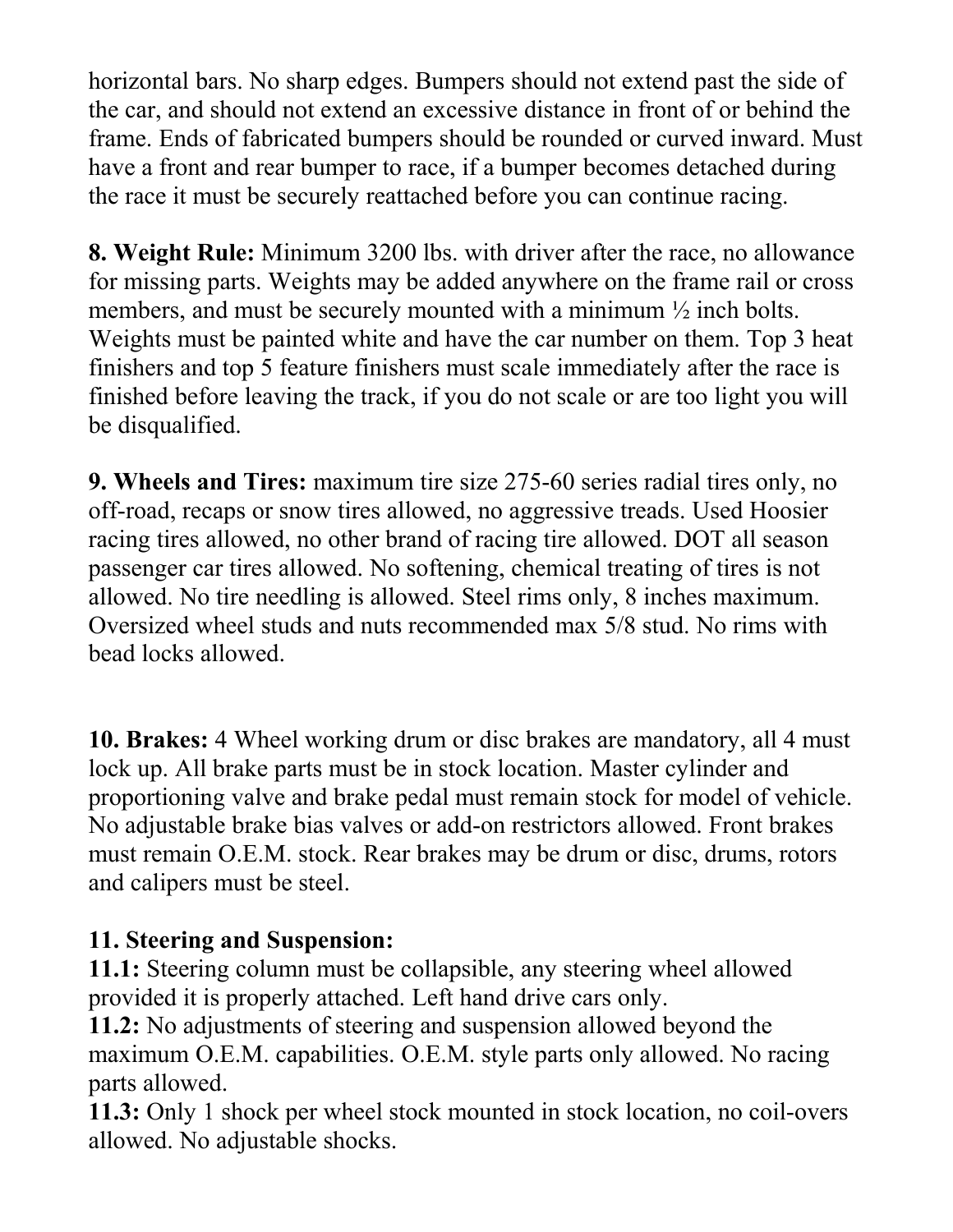**11.4:** Springs must be in stock location.

**11.5:** Leaf springs must be stock or replacement, must use original mounts, no adjustable shackles allowed.

**11.6:** No independent rear suspension.

**11.7:** Tubular non-adjustable upper A-arms allowed. Must have same dimensions as O.E.M. A-arm. Must be steel, must have stock or stock replacement cross shaft; cross shaft may be aluminum. Stock or stock replacement ball joints only. No heim joints. A-arms with bearings allowed. Frame mounts must be stock and in stock location. Bottom A-frame mounts and bottom A-frame bushings must be in stock location. Bushings must have bolt hole in the center of bushing, not an offset bolt hole.

**11.8:** Aftermarket stock length upper and lower non-adjustable steel rear control arms are allowed. Stock length for chassis being used. Steel bushings are allowed on rear suspension. The bolt hole must be in center of bushing. Spherical bushings are allowed. No offset bushings allowed. Boxing of stock control arms is allowed.

**11.9:** No add-on aftermarket or fabricated suspension travel limiters allowed.

**12. Battery:** 1 battery only. Mandatory shut off disconnect in reach of the driver. Battery either mounted in passenger floor area or trunk area in a marine style battery case only and securely bolted to body and with a hold down strap (eg, seat belt).

# **13. Engines:**

**13.1:** 8 cylinder naturally aspirated, North American passenger vehicle small or big block 400 C.I.D. max.

**13.2:** Air conditioning, heater, alternator, and emission devices may be removed.

**13.3:** Entire engine must remain O.E.M. stock unless otherwise specified. NO MODIFICATIONS TO ENHANCE HORSEPOWER. No racing or high performance parts allowed unless specified.

**13.4:** Only GM motor in GM, Ford in Ford etc.

**13.5:** No engine setback allowed. Engine must remain in stock O.E.M. location using O.E.M. engine mounts or fabricated mounts that are of the same configuration.

**13.6:** Flat top or dished pistons only, pistons cannot go past top of block. Maximum overbore .060 inches. Maximum compression ratio 9.5 to 1.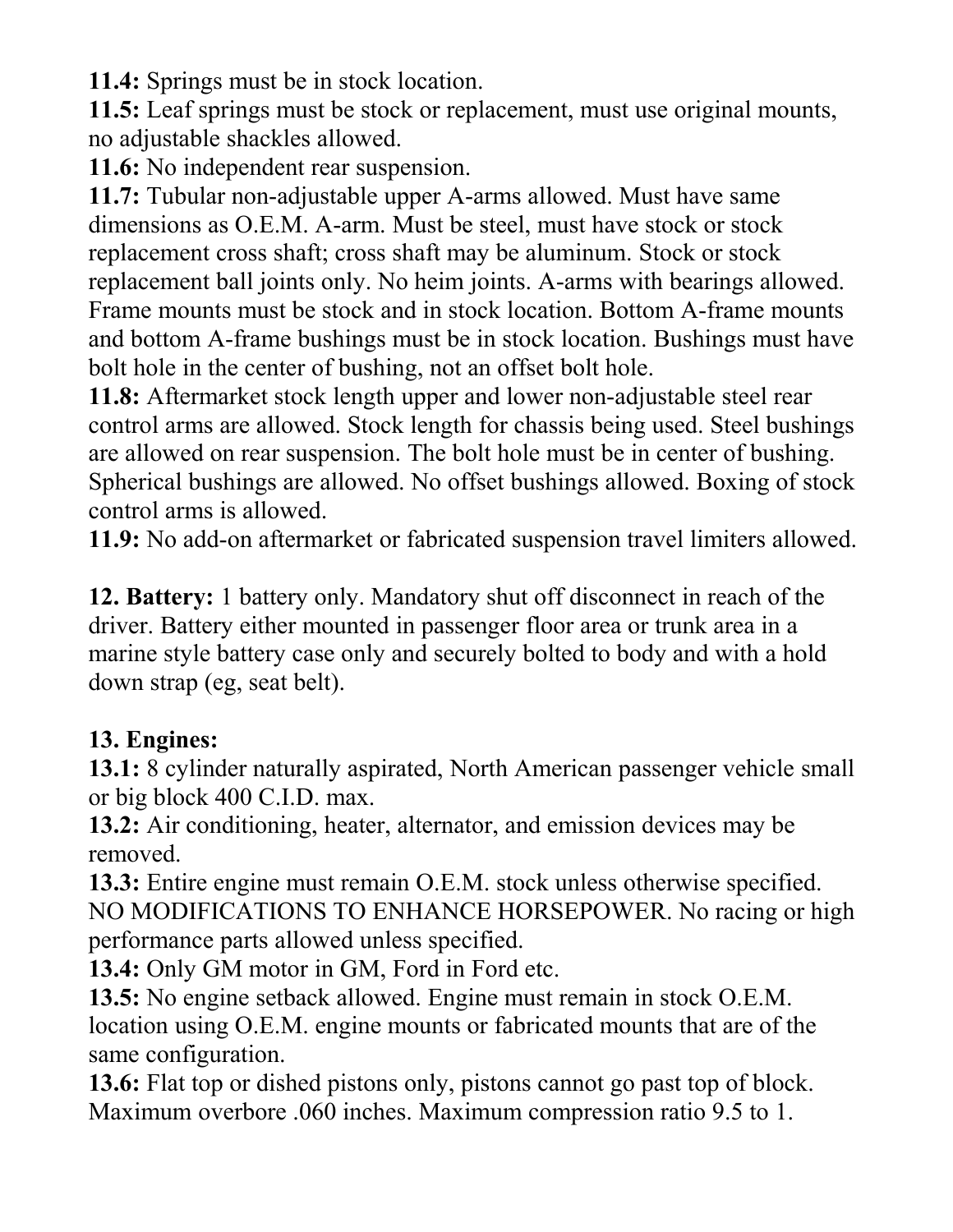**13.7:** Maximum camshaft lift intake/exhaust is .450 inches, including stock rocker ratio. Hydraulic cams only. No roller rockers/lifters. Roller timing chain allowed.

**13.8:** No aluminum heads or blocks. No Vortec, Magnum or Boss heads. **13.9:** Cast iron exhaust manifolds only, no center dumps or factory tuned manifolds allowed, manifold outlet must point down. No IT1 manifolds. Exhaust must exit under vehicle, no exhaust components allowed inside the passenger compartment. Exhaust pipes must extend past rear transmission mount.

**13.10:** Stock type ignition system for that make of car. No performance ignition parts. No locked distributors. Must remain stock for make of engine. **13.11: SMALL BLOCK CHEVY:**  $327ci + must use a cylinder head with a$ minimum of 72cc, 1-cc tolerance. No centre hole (valve cover) heads e.g.: Vortex.

**13.12: SMALL BLOCK FORD:** 351ci+ must use a cylinder head with a minimum of 60cc. 1-cc tolerance. No Boss heads.

**13.13: SMALL BLOCK CHRYSLER:** 360ci + use a cylinder head with a minimum of 72cc, 1-cc tolerance. No magnum heads.

**14. Cooling System:** Any radiator allowed in stock location. Air ducts (for cooling purposes only) allowed in nose piece in front of radiator only, but cannot stick out in front of nosepiece. Belt drive water pumps only. Extra coolant lines may be added to engine to improve circulation. Mechanical fans only. No electric cooling fans allowed. Factory rad cradles may be removed.

# **15. Fuel System:**

# **15.1: Engines 327 C.I.D. and larger:**

American made passenger vehicle naturally aspirated O.E.M. stock 2 barrel carburetor, one carburetor only. Carburetor may be interchanged between manufacturers. Choke plate and unnecessary external parts may be removed, no other modifications allowed. 1 ¼ inch carb adapter plate may be used, distance from intake to base of carb must not exceed 1 ¾ inch. No Holley 4412 500 or 600 cfm carbs. Intake manifolds must be cast iron, no aluminum intakes allowed.

#### **15.2: Engines smaller than 327 C.I.D.:** (*may use same configuration as 327 and larger engines*)

American made passenger vehicle O.E.M. stock 4 barrel 650 cfm or smaller carburetor for make of engine. Choke plate and unnecessary external parts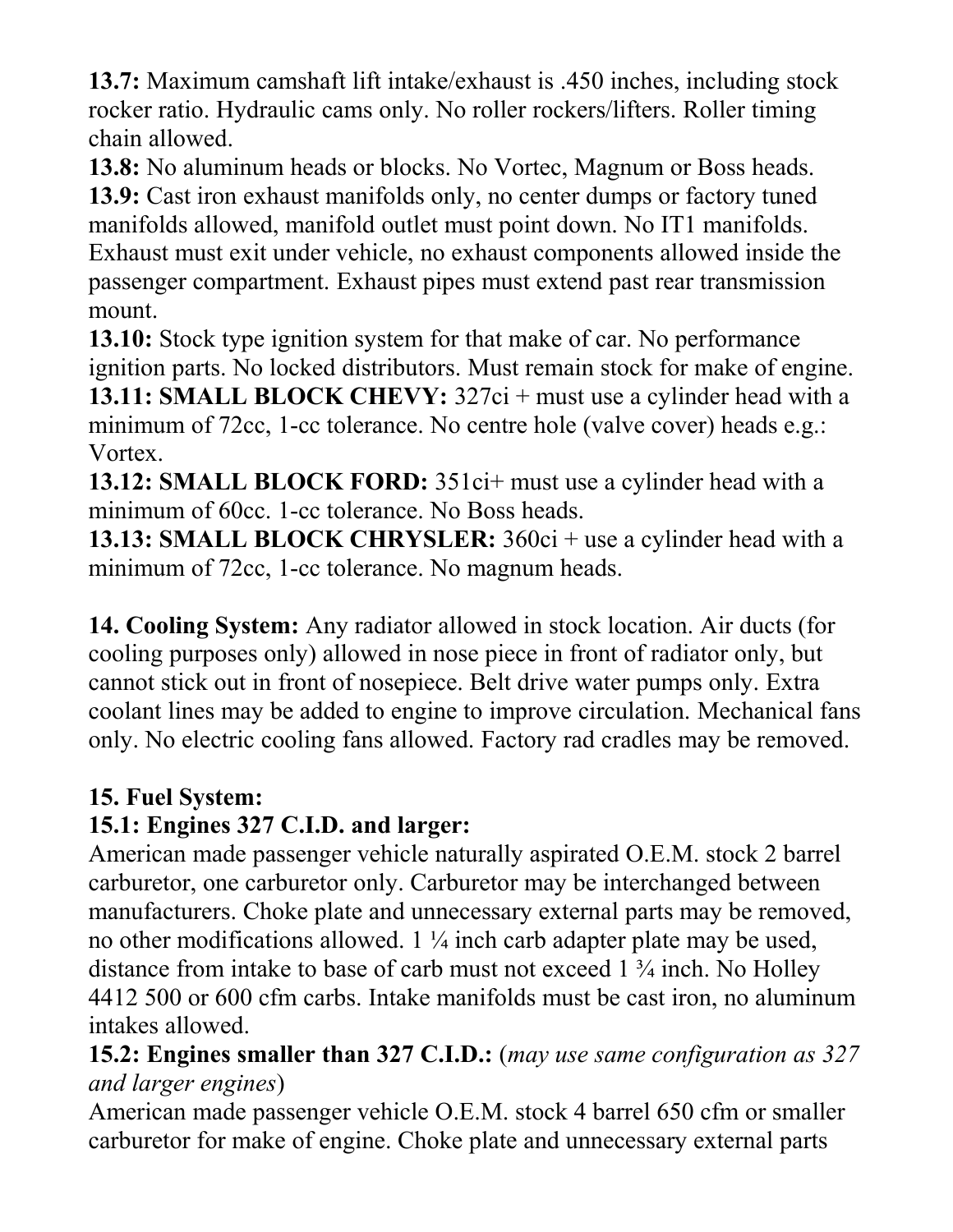may be removed, no other modifications allowed. O.E.M. stock manifold for make and size of engine, carburetor must match manifold, no adapters or spacers allowed.

Stock holley 4412 2 barrel carburetor allowed with cast iron manifold only, no aluminum manifold. Distance from intake to base of carb must not exceed  $1\frac{3}{4}$  inch.

**15.3:** Pump gasoline only, no racing fuel, max 10% ethanol enriched. No nitro, alcohol or additives allowed. No oxygenated fuel.

**15.4:** Approved, racing fuel cells are mandatory, mounted in trunk area between frame rails. If any part of the fuel cell is below frame rail there must be a steel guard behind fuel cell running from frame rail to frame rail. No filler spouts on fuel tank. Uni-body cars must have protective tubing (similar to roll cage tubing) around fuel cell securely mounted.

**15.5:** Mechanical stock style fuel pumps only, no electric fuel pumps allowed. Max 3/8 steel fuel line allowed. Any fuel lines routed through the passenger compartment must be steel. No excessive size fuel line or multiple lines.

# **16. Transmissions:**

Stock type automatic transmissions only: must be able to bolt to engine without alterations or adapters. GM with GM; Ford with Ford, Chrysler with Chrysler. No standard transmissions allowed. No power glides allowed. No in and out transmissions allowed. Stock torque converters only, must match transmission and motor. Car must be able to idle in gear. (1000 RPM or less). Lock-up torque converters must have lock-up dissabled. All ranges must work (e.g.: Park, Reverse, Drive, 2nd, 1st). Any size transmission cooler allowed. Cooler must be mounted away from driver as to not spray on driver if ruptured. No linkages except shift linkage and throttle linkage allowed on transmission. No electrical connections to transmission. Kick-down mechanism may be disabled. Fabricated shift linkage is allowed.

# **17. Differentials:**

Stock passenger rear ends only, for make of car, or you may use Ford 9 inch non-floater or full-floater rear ends in any car. Must be mounted in the factory stock location for the car. Wheelbase must be the same on both sides of car. Max ratio 4.11. Differentials may be locked or welded. Steel mini spools allowed. No aluminum parts allowed. No lightening of gears. No traction control devices. No other racing parts allowed.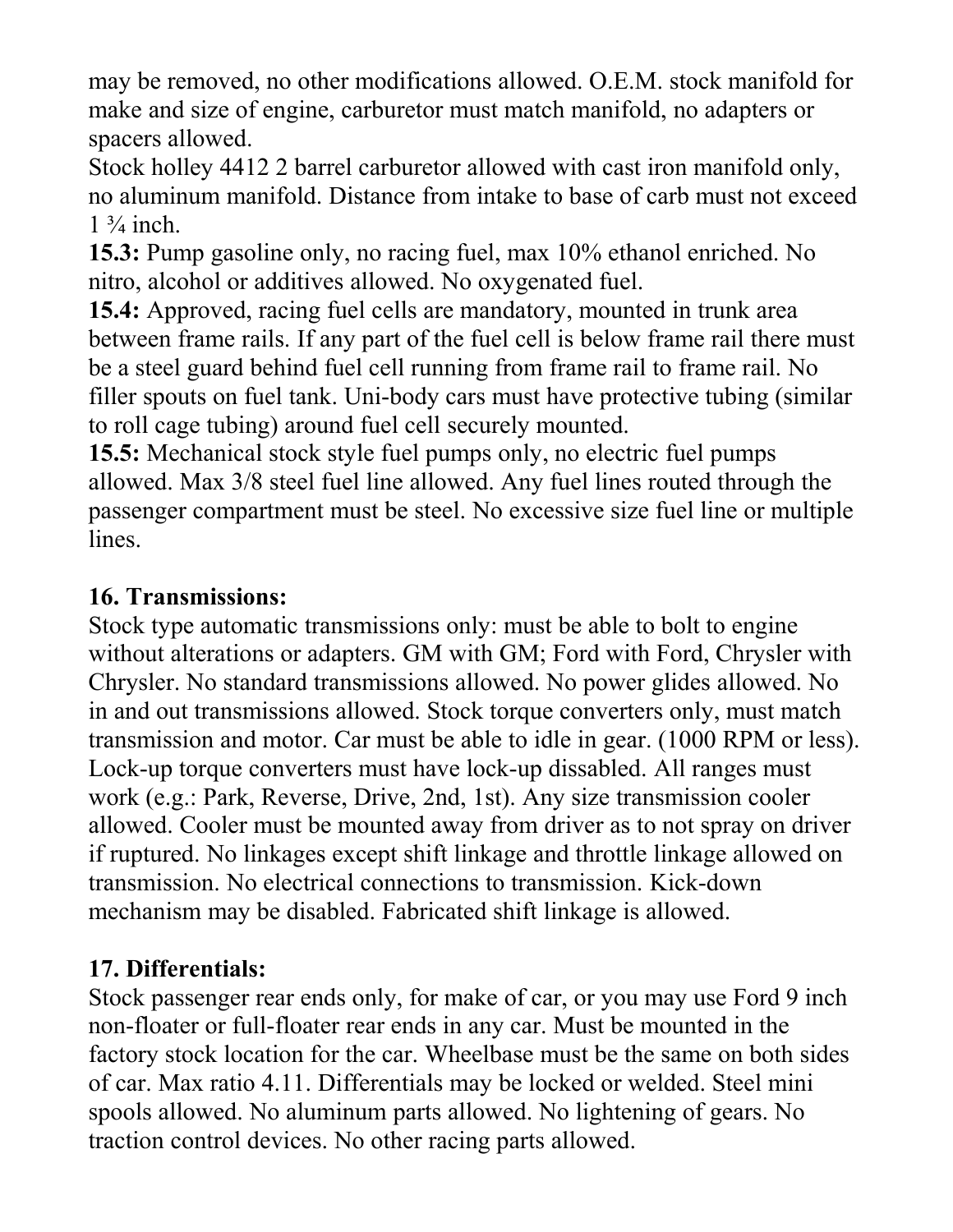# **SAFETY RULES**

# **1: DRIVESHAFTS:**

Must be painted white and have a front continuous loop around drive shaft within 6 inches of the front universal joint. Loop must be made out of steel at least ¼ inches thick by 2 inches wide. No chains.

**2: SEAT BELTS:** Minimum 5 point racing harness mandatory, properly adjusted and worn at all times including if you are stopped. While on the track do not undo your belts unless instructed by an official. Belts will be inspected for wear, age, condition and proper mounting. Maximum 5 years old.

**3: RACE SEATS:** Approved racing seat and window net required. Race seat mounted securely to roll cage at 4 points, welded or bolted.

**4: FIRE SUITS:** Approved fire suit is mandatory.

**5: HELMETS:** 2010 Snell approved or newer full face helmet is mandatory, and will be inspected for age, wear and condition. Tear-offs should be used for visors.

**6: FIRE EXTINGUISHER:** Must have one readily available in your pit area.

**7: WINDSHIELDS:** windshield must be removed and 4 or 5 vertical bars ¼ inch minimum diameter (3/8 recommended) welded to the upper roll cage cross bar and the dash roll cage cross bar.

# **8**. **ROLL CAGE:**

**8.1:** Steel tubing for roll cage must be at least .095 inch wall and minimum 1.50 inch outside diameter mild steel tubing. No pipe fittings or galvanized tube allowed. Must have a 3/16 inspection hole in a non-critical area.

**8.2:** Roll cage must conform to body interior.

**8.3:** Driver's head cannot extend past top of roll cage.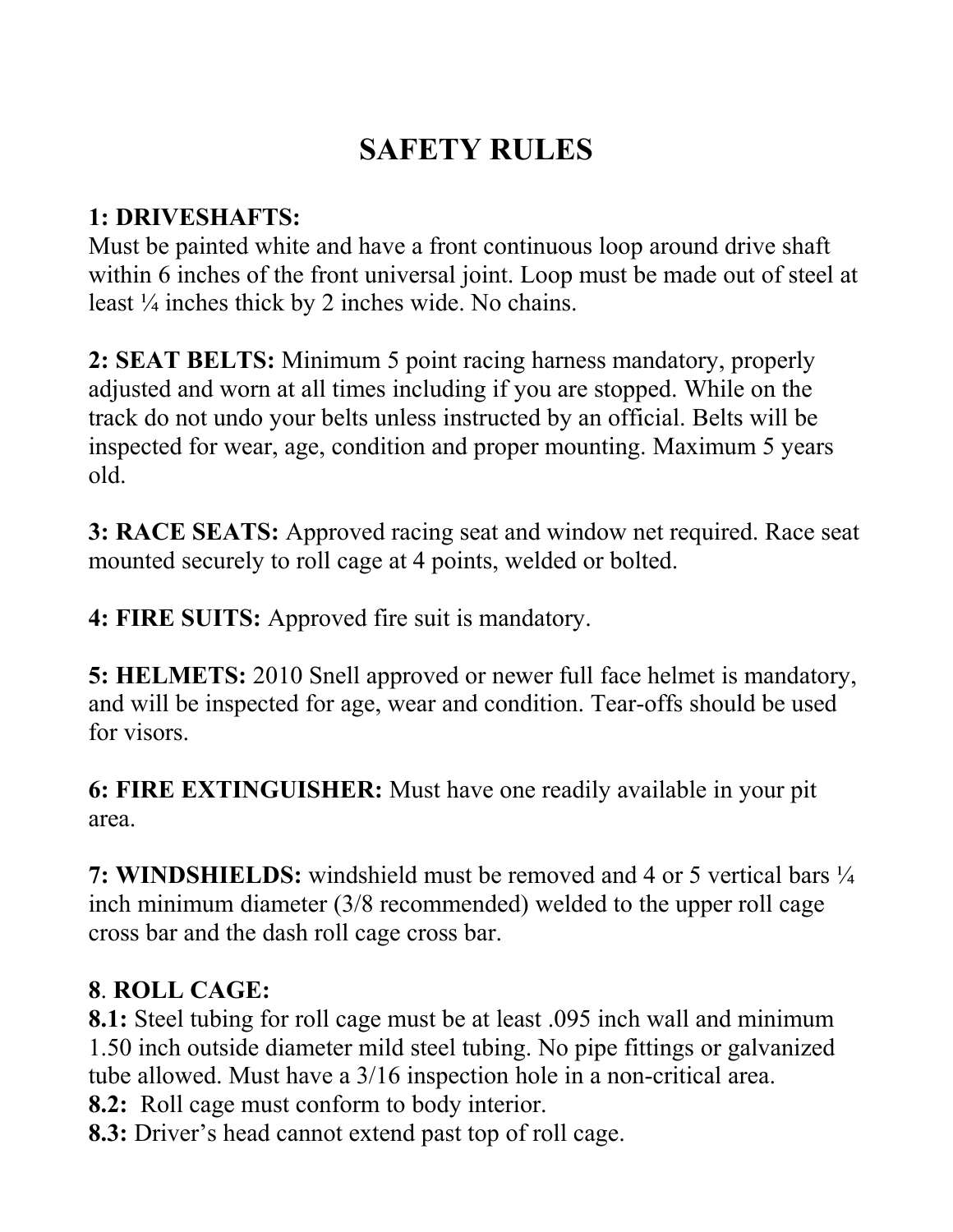**8.4: Roll cage diagram is now the minimum required.** a 4 or 6 point frame mounted roll cage is mandatory and must have one main rollover continuous hoop to extend from the frame up to the roof across and back down to the opposite side frame, with a cross or X brace running from top corner of hoop to bottom of hoop on opposite side. Two bars from the top of the main hoop going forward, (bent approx. 30 degrees) at the top of front window and (approx 60 degrees) at the bottom of window, continuing to front frame on both sides. All other cross bars to be gusseted and buttwelded (see diagram). **8.5:** Minimum of three (4 recommended) torso or kidney bars made of the same material standards as above must be welded horizontally and equally spaced between window opening and lower door jam. These bars must be welded to the roll cage with  $\frac{1}{4}$  inch gussets along the inside of the driver's door.

**8.6:** A minimum of 1/8 inch steel plate must be welded from top door bar extending down to at least the bottom door bar, extending the length of the drivers compartment.

**8.7:** Roof bar, front window bar and front corner posts required.

**8.8:** All bars must tie into frame with gussets, uni-body cars must use a minimum 12 inch x 1/8 inch square floor plate bolted or welded to floor (for roll cage). Uni-body cars must use sub-frame connectors minimum .125 square tubing.